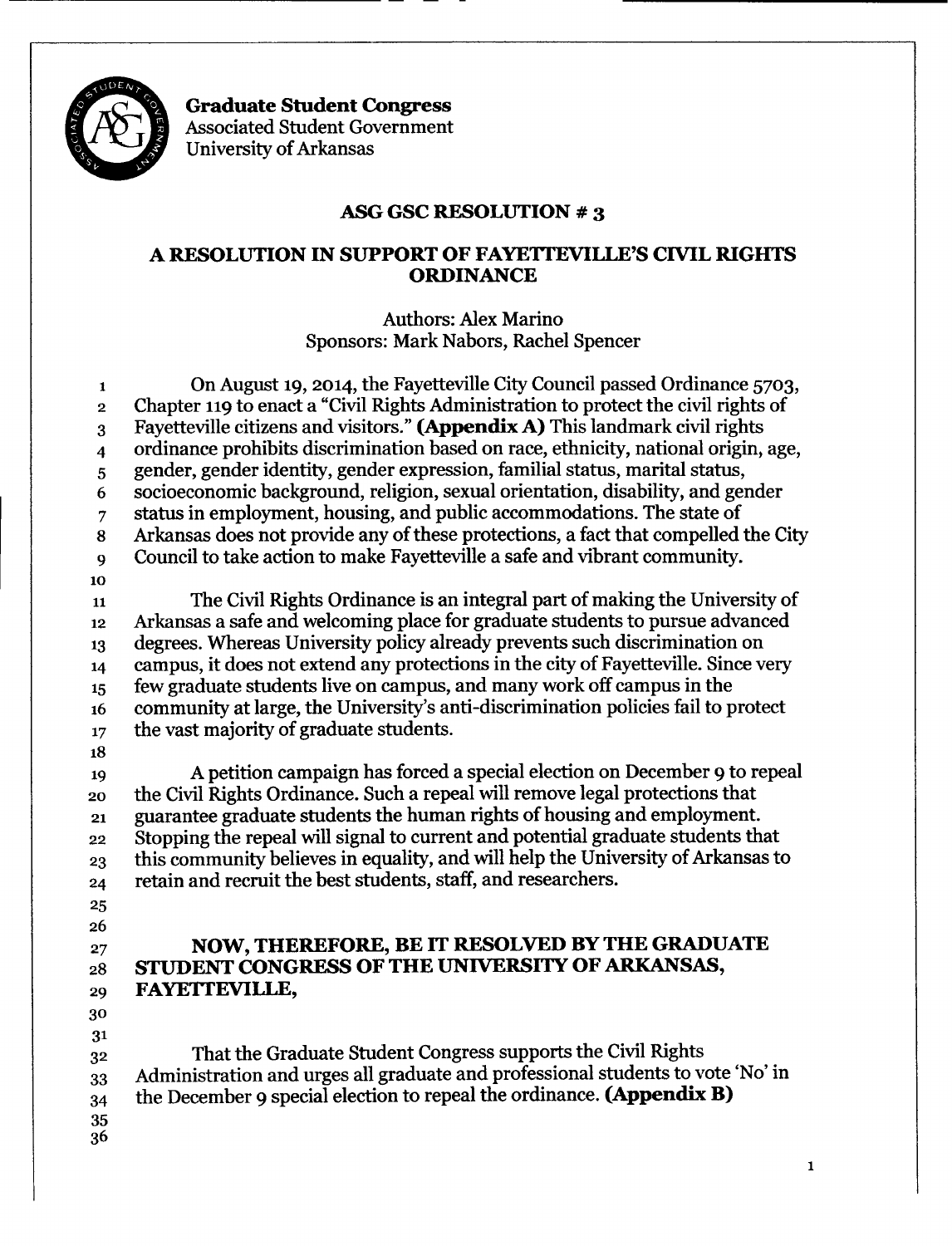| <b>Official Use Only</b>                     |               |
|----------------------------------------------|---------------|
|                                              |               |
| Amendments:                                  |               |
| $\text{May} \_1$<br>Vote Count: $Aye \_18$   | Abstentions 1 |
|                                              |               |
| Failed<br>Legislation Status: Passed $\_\_X$ | Other         |
|                                              |               |
|                                              |               |
|                                              |               |
| Alex Marino ASG GSC Speaker                  | Date          |
|                                              |               |
|                                              |               |
| Daniel McFarland, ASG President              | Date          |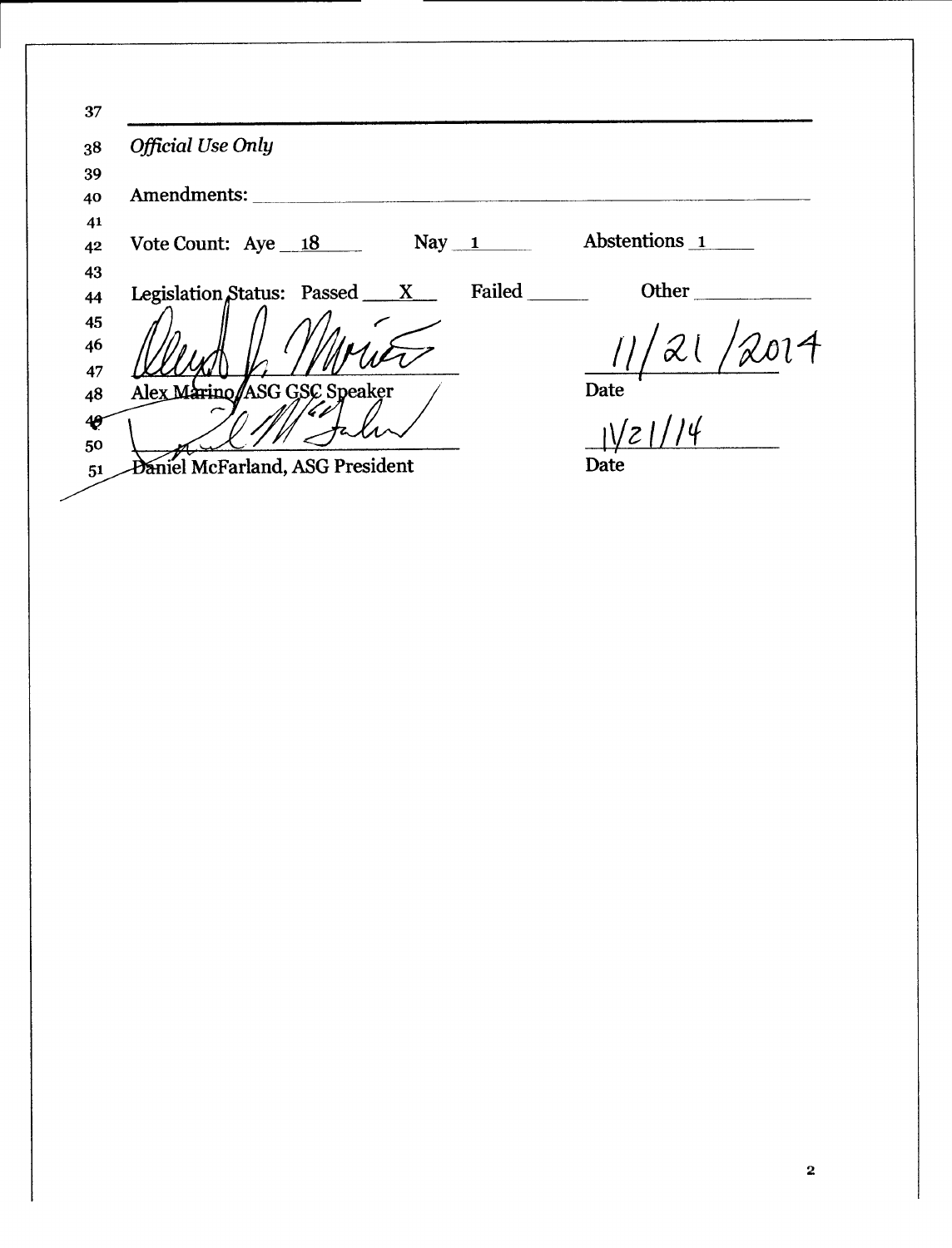### APPENDIX A

### ORDINANCE NO. 5703

AN ORDINANCE TO AMEND THE FAYETTEVlLLE CODE BY ENACTING CHAPTER 119 CIVIL RIGHTS ADMINISTRATION TO PROTECT THE CIVIL RIGHTS OF FAYETTEVILLE CITIZENS AND VISITORS AND TO CREATE THE POSITION OF CIVIL RIGHTS ADMINISTRATOR FOR THE CITY OF FAYETTEVILLE

WHEREAS. the City of Fayetteville seeks to protect and safeguard the right and opportunity of all persons to be free from unfair discrimination based on real or perceived race. cthnicity, national origin, age. gender. gender identity. gender expression. familial status. marital status. socioeconomic background. religion. sexual orientation. disability and veteran status; and

WHEREAS. the City of Fayetteville seeks to promote the public health and welfare of all persons who live or work in the City of Fayetteville and to ensure that all persons within the City have equal access to employment. housing. and public accommodations.

### NOW, THEREFORE, BE IT ORDAINED BY THE CITY COUNCIL OF THE CITY OF FAYETTEVILLE, ARKANSAS:

Section 1. That the City Council of the City of Fayetteville, Arkansas enacts Chapter 119 Civil Rights Administration as shown on Exhibit "A" attached hereto.

PASSED and APPROVED this 20<sup>th</sup> day of August, 2014.

APPROVED:

ATTEST:

Mendra E. Amitts<br>SONDRA E. SMITH, City Clerk/Treasurer By:

ONELD, ORDAN, Mayor

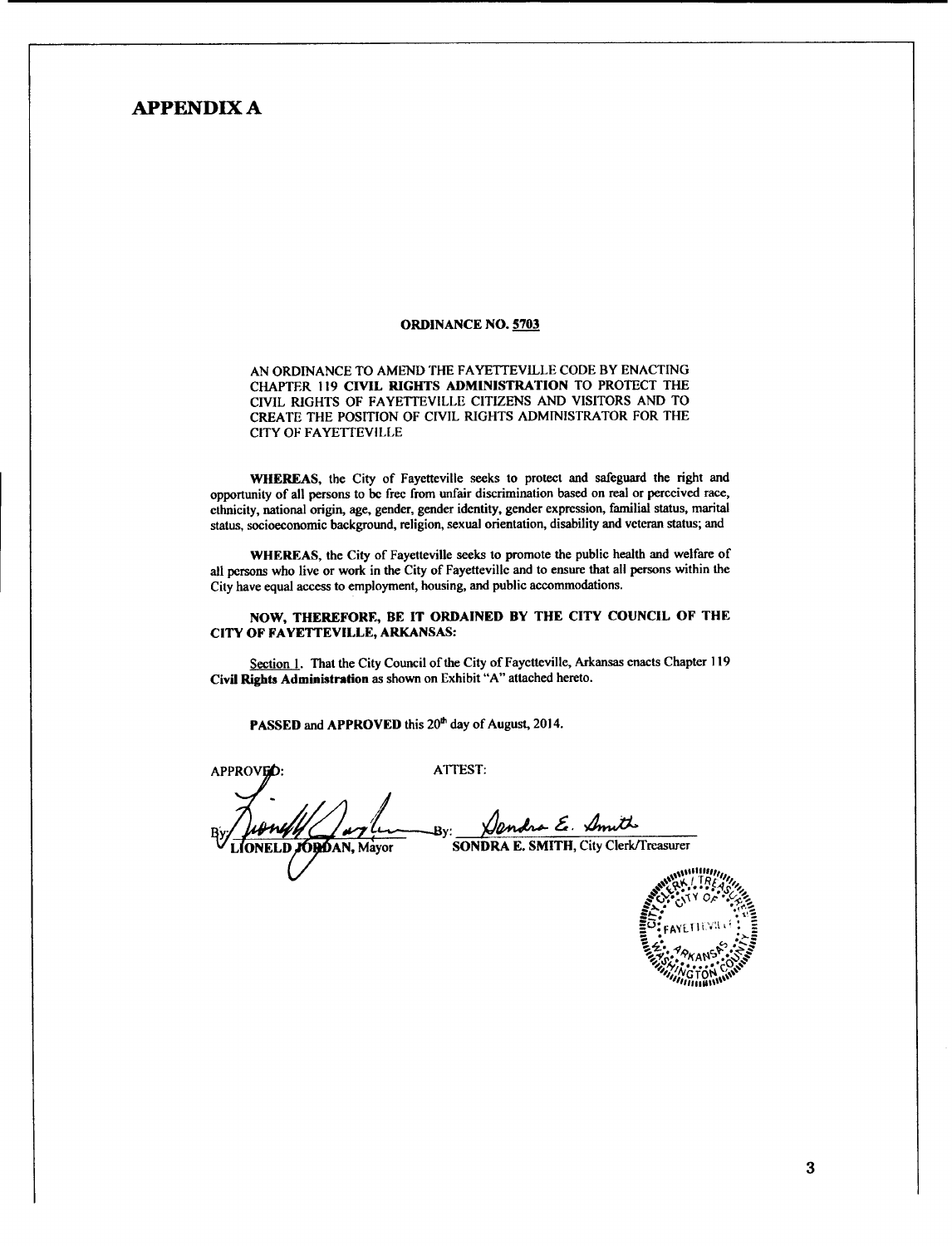### EXHIBIT A

# CHAPTER 119: CIVIL RIGHTS ADMINISTRATION

### 119.01 Purpose

The purpose of this chapter is to protect and safeguard the right and opportunity of all persons to be free from distincting, national origin, age, general persons to be free from elements, entirely, national origin, age, accommodations.

### 119.02 Definitions

- $\mathbf{\hat{z}}$ A) "Business Establishment" means any entity,<br>however organized, which furnishes goods,<br>sendware organized, which thrishes goods,<br> $A$  and orders qualifying sensible<br>membership requirements is considered to furnish<br>respute duality.
- ଭ "Civil Rights Administrator" means the person<br>designated by the Mayor to receive, investigate<br>and conciliate complaints brought under this<br>chapter.
- $\mathbf{\widehat{S}}$ (C) "Disability" or "Disabled" means, with respect to an inchridual, a physical or mental impairment, a revord of such an impairment, and incoroof of such an impairment, for being performancement. For purposes of this cha
- $\ddot{9}$ [n] "Discriminate, Discrimination or Discriminatory" reasts any act, policy or practice that has the effect of subjecting any for the control main and the control main and control main and control main and control mainleng

orientation, disability or veteran status

- û "Employee" means any individual employed by a<br>covered employer.
- $\mathfrak{D}$ F) "Employed" means any person, business or order incore including or the following property free (5) or process the (5) or process free (5) or process free (5) or process free (5) or process free proposes of this propose
- $\widehat{\bm{\omega}}$ "Familial status" means an individual's status as<br>parent or legal guardian to a child or children below<br>the age of elgitteen (18) who may or may not<br>reside with that individual.
- $\widehat{\mathbf{z}}$ "Gender" means actual or perceived sex.
- $\Rightarrow$ "Gender Identity" means a person's gender-related<br>identity, whether or not that identity is or is<br>perceived to be different from that trafficonally<br>associated with the sex assigned to that individual at birth.
- $\hat{\epsilon}$ "Gender Expression" means a person's gender-<br>related appearance and behavior whether or not<br>that gender expression is or is perceived to be<br>different from that traditionally associated with the<br>person's assigned sex at bir
- $\widehat{\mathcal{Z}}$ "Marital status" means an individual's status as<br>single, married, domestically partnered, divorced or<br>widowed.
- (L.) "Place of public accommodation" means inns,<br>budges, redail outlets, backs, restaurants, wholesale<br>includes, redail outlets, backs, asvings and loan<br>includes, redail outlets, backs, asvings and loan<br>includes, redail o  $\hat{\epsilon}$ private.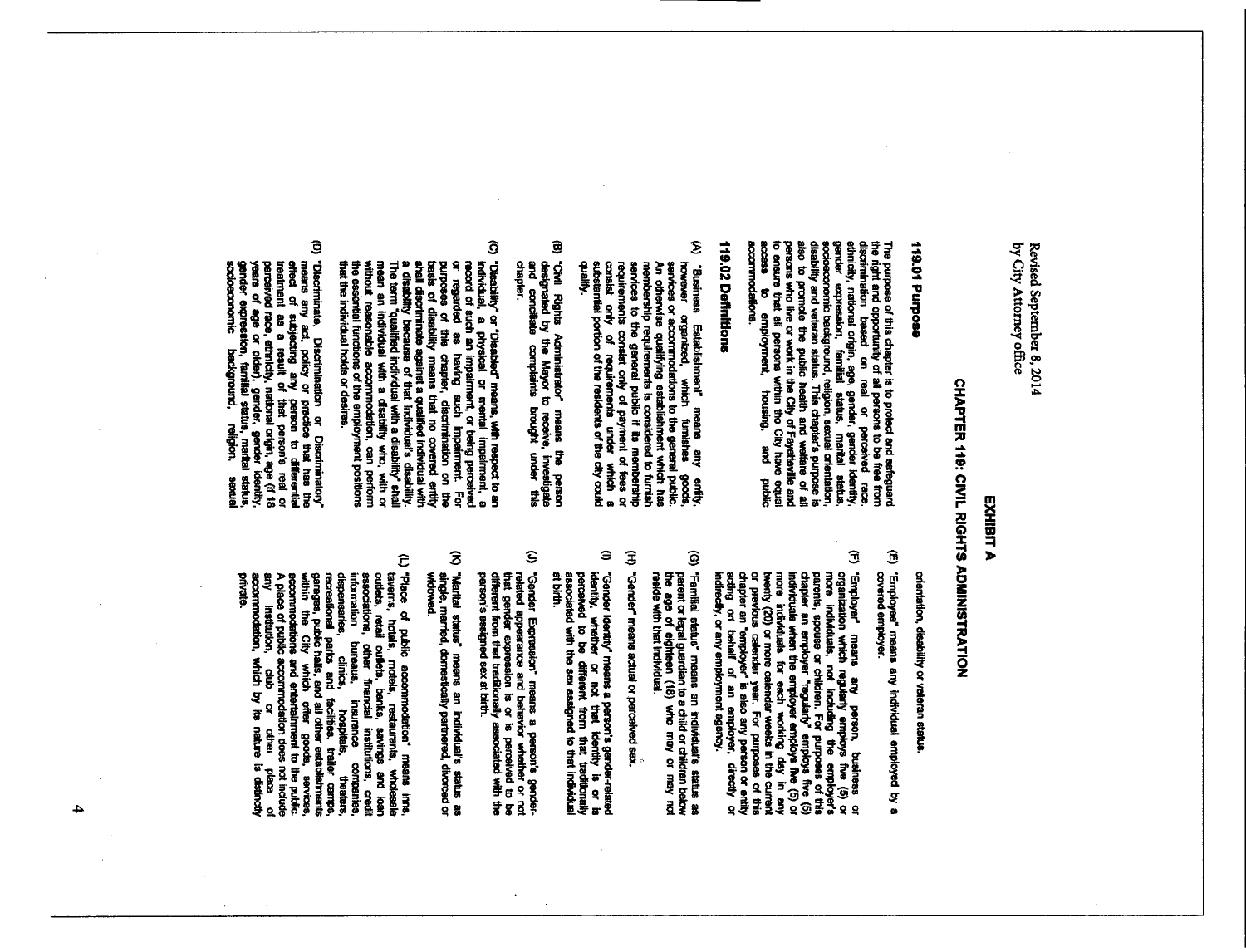- $\widehat{\mathbf{S}}$ "Sexual orientation" means actual or perceived<br>heterosexuality, homosexuality or bisexuality.
- (N) "Veteran status" means an individual's status as<br>one who served in the active military, naval or air<br>service, and who was discharged or released<br>under conditions other than dischonorable.

Employment 119.03 Prohibited Acts of Discrimination

With regard to employment, it shall be unterwhal for any<br>employer or labor organization to engage in any of the<br>following acts wholly or partially for a discriminatory

- $\mathfrak{D}% _{T}=\mathfrak{D}_{T}\!\left( a,b\right) ,\ \mathfrak{D}_{T}=C_{T}\!\left( a,b\right) ,$ To fail to hire, refuse to hire or discharge an<br>individual:
- g To discriminate sgainst any individual with respect to compensation, terms, conditions. Withing in this section shall be construed to require any employer section shall be construed to require any employer to provide bene
- $\mathfrak{D}$ To limit, sepregate or classify employees in any weay which would deprive or tend to deprive any employe of employment opportunities, or which would otherwise tend to adversely affect his or her status as an employee;
- $\mathbf{\hat{g}}$  $[0]$  To fail or refuse to refer for employment any individual in such a manner that would deprive an individual of employment opportunities, that would individual of employment opportunities, that each that would chievew
- $\overline{\boldsymbol{v}}$ To discriminate against an individual in admission<br>to, or employment in, any program estabilshed to<br>provide sappenticeship or other job training,<br>induding on-the-job training programs;
- J To print or publish, or cause to be printed or published. any descriminatory motion This automorphy and the present of the person who prims or publishes the notice or absent and the present who prims or publishes the noti
- $\widehat{\mathbf{C}}$ To discriminate in referring an individual for<br>employment whether the referral is by an<br>employment agency, labor organization or any<br>other person.

# 113.04<br>Discrimination - Housing and Real Estate<br>Transactions

With regard to housing and real estate transactions,<br>which include both sales and leases, it shall be unlawful<br>to engage in any of the following acts wholly or partially<br>for a discriminatory reason:

- (A) To discriminate by impeding, delaying,<br>discouraging or otherwise limiting or restricting any<br>transaction in real estatic;
- $\mathbf{\widehat{B}}$ To discriminate by imposing different terms on<br>real estate transaction;
- $\odot$ To represent faisely that an interest in real estate is<br>not available for transaction;
- $\mathbf{\hat{g}}$ To include in the terms or conditions of a real<br>estate transaction any discriminatory clause,<br>condition or restriction;
- ම To discriminate in performing, or refusing to<br>perform, any act necessary to determine an<br>individuat's financial ability to angage in a real<br>estate transaction;
- $\widehat{\mathbb{C}}$ For a property manager to discriminate by refusing<br>to provide equal treatment of, or services to,<br>occupants of any real estate which he or she<br>manages;
- $\widehat{\mathbf{Q}}$  $\mathbb{Q}$ ) To make, pirit or plokish, or cause to be made,<br>printed or published, any discriminatory rodocs,<br>estate transaction, or financing resisting earlies<br>estate transaction, or financing resisting thereto. This<br>intera
- £ To discriminate in any financial transaction<br>involving real estate on account of the location of<br>the real estate, be it residentisal or non-residential<br>("red-lining");
- $\Rightarrow$ )) For a real estate operator, a real estate broker, a<br>ell estate salesporeon, a financial institution, an<br>enployee of any of these or any other persection<br>the which such person may benefit francially, to<br>free which such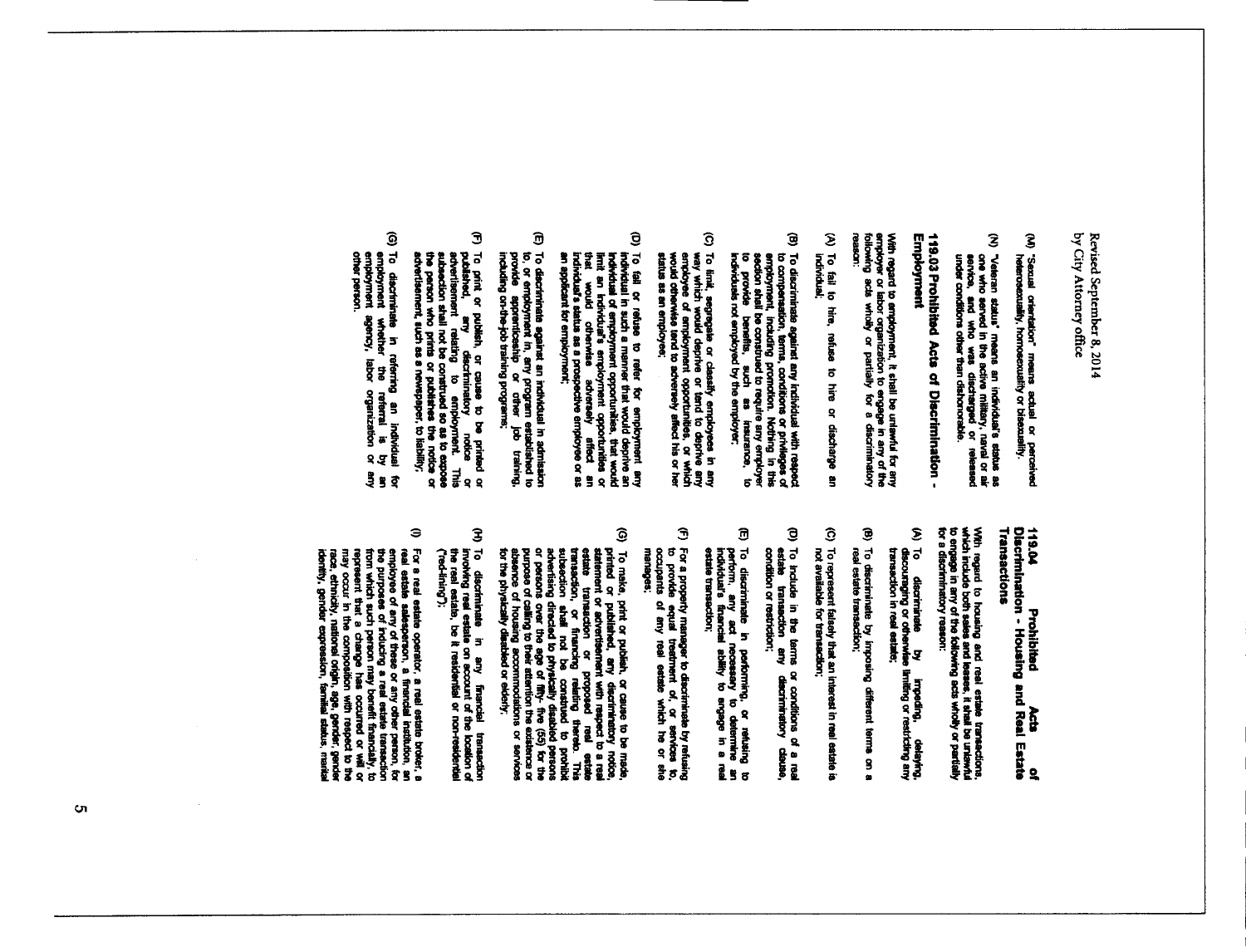status, socioeconomic background, religion, sexual<br>orientation, distability or veteran status of the<br>orientation, distability or veteran status of the<br>represent that this change will or may result in the<br>represent that thi

- (J) Notwithstandard the provisions of subsections (A) through (f),  $\mu$  as a set of subsections (A) through the set of  $\mu$  and  $\sigma$  are  $\sigma$  and  $\sigma$  are  $\sigma$  and  $\sigma$  and  $\sigma$  and  $\sigma$  and  $\sigma$  and  $\sigma$  and  $\sigma$  and  $\sigma$
- $\mathbf{\hat{z}}$ (X) Notwithstanding the provisions of subsections (A) through the covering for an owner. lessor of subsection of subsection of a single family practice for an owner. lessor or the single family dwelling unit to a person a
- $\mathbf{c}$ Nowhite<br>and the state of provision of this chapter, of the chapter,<br>of is not as the dulutation in the privity for a supply<br>of the content that the state of the state of the Unified<br>Development Code,

## 119.05 Prohibited Acts of Discrimination -<br>Business Establishments or Public<br>Accommodations

It shall be unkawhul for a business establishment or place of public accommodation for a discriminatory reason to dowl, a goody or include for a discriminatory reason to dowl, a goody or includes from the second of the st

### 119.06 City Services,<br>Transactions and Contracts Facilities.

- (A) The Chy of Fayettenile and all of its employees are<br>bound by the provisions of this chapter to the same<br>extent as private individuals and businesses.
- g All contractors doing business with the City<br>Fayetteville shall abide by this ordinance. ୁ

119.07 General Exceptions

- $\hat{\boldsymbol{z}}$ A) Any practice which has a decriminatory effect and which would otherwise new prohibities by the castle of the presence of prohibities of the presence of prohibitions of the castle of the presence the prohibitions of thi
- $\mathbf{\widehat{G}}$ This chapter shall not apply to any federal, state or<br>county government office or official, or any public<br>educational institution within the Chy.
- $\mathfrak{S}$ Uniess otherwise prohibited by kaw, nothing constance in this chapter shall be construed to prohibit promotional activities such as senior citizen decorational order similar practices designed formation is and other simila dnou<sup>6</sup>
- $\mathbf{\widehat{g}}$ D) it shall not be an unlawful discrimination practice<br>for an employer to observe the conditions of a<br>benefit system such as a retherment, pension or<br>benefit system such as a retherment, pension or<br>insurance plan which is
- O it shall not be an uniawidi discriminatory practice<br>for any penson to carry out an affirmative action<br>plan as required by state or federal lew, or by court<br>order.
- J The Nothing contained in this chapter shell be deemed a to the property condition of relection to said food word about shood word about the book word about the book word about the portion and computational institution fro
- $\widehat{\mathbf{z}}$ That the discrimination is in fact a necessary<br>result of such a bona fide condition; and
- (2) That there exists no less discriminatory means<br>of satisfying the bona fide requirement.
- $\widehat{\mathbf{Q}}$ (G) If a party asserts that an otherwise unterwid practice is justified as a permissible bone fide<br>precise is justified as a permissible bone fide<br>stell have the burden of province, that they<br>discrimination is in fact a n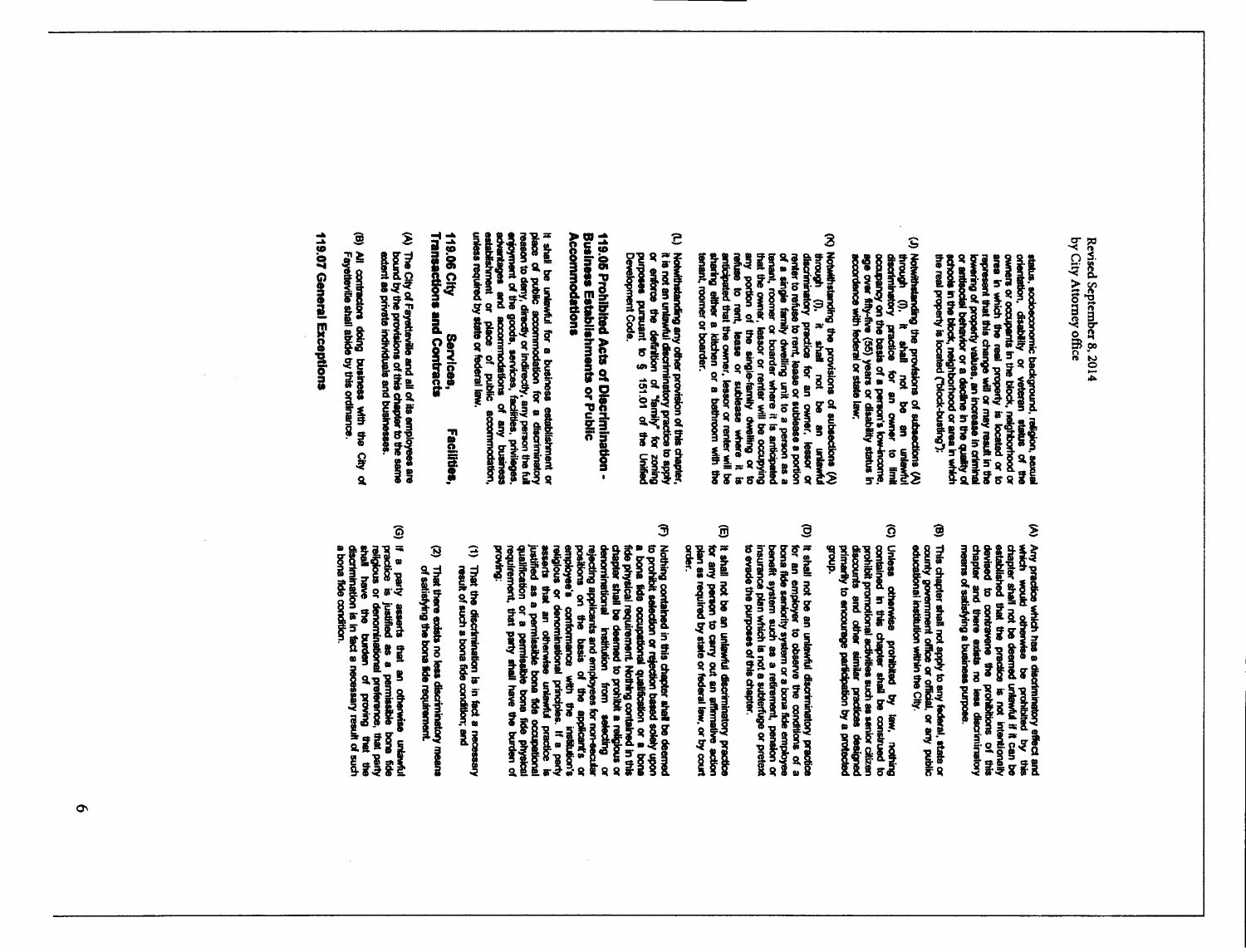- Ĵ Any age restrictions required by state or fedenal<br>lew or regulations, including for the sale or defivery<br>of alcoholic beverages, are not improper age<br>discrimination under this chapter.
- $\ddot{ }$ () Nothing in this Chapter shall be construed to reasonate interaction of the properties of denominational institution or association to open its tax example property or reasonation to open its tax example property or pla
- G Dealgrating a facility as a gender-eegregated<br>space shall not be a violation of this chapter.<br>Nothing in this chapter shall be construed as<br>altowing any person to enter any gender-<br>segregated space for any unlawful purpose

## 119.08 Posting of Notices

Every employer or entity subject to this careform where<br>post and keep posted in a conspicuous location where<br>best and keep posted in a conspicuous form of will be<br>the set of the case of the change of the perform of<br>the se

## 119.09 Retaliation Prohibited

- (A) it is an unlawful diacriminatory practice to coerce.<br>threatmin, retailate against, interfere with or<br>distortinuiste against a person because that person<br>has force, has made a non-frivolous charge of<br>correlaint, or has
- $\mathbf{\widehat{g}}$ B) it is an unlawful discriminatory precise to require,<br>request or suggest that a person or entity retailate<br>against, interfere with, intimulate or discrippiate<br>any practice made unlawful by this chapter, has<br>any practice

### under this chapter

(C) it is an untawful discriminatory practice to cause or codes or codes or codes or codes, alrectly or any particular in cycle or prevent that person in order to prevent that person in order to prevent that person in orde

# 119.10 Preservation of Business Records

Where a complaint of discrimination has been filed<br>against a person under this ordinance, such person<br>shall preserve ali records relevant to the complaint until<br>a final disposition of the complaint.

## 119.11 Administration and Enforcement

- (A) The Mayor shall designate the Civil Rights and be responsible for recolution this chapter for the shall administer this chapter and be responsible for recolution, the shall administer The Civil Rights and be conseined
- $\mathbf{\widehat{g}}$ [9] The Civil Rights Administrator should first attempt<br>the civil concllation or mediation or practices of the street of the complements of the complements of the complements of the same of the complements of the same of
- $\mathbf{G}$ After any stitempted conciliation or mediation, the<br>Civil Rights Administrator will refer any unresolved<br>complaint and complainant as needed to the City<br>Prosecutor's Office for appropriate further action,
- g The filing of a complaint under this chapter does<br>not preclude any other state or federal remedies<br>that may be evailable to a complainant.

## **APPENDIX B**